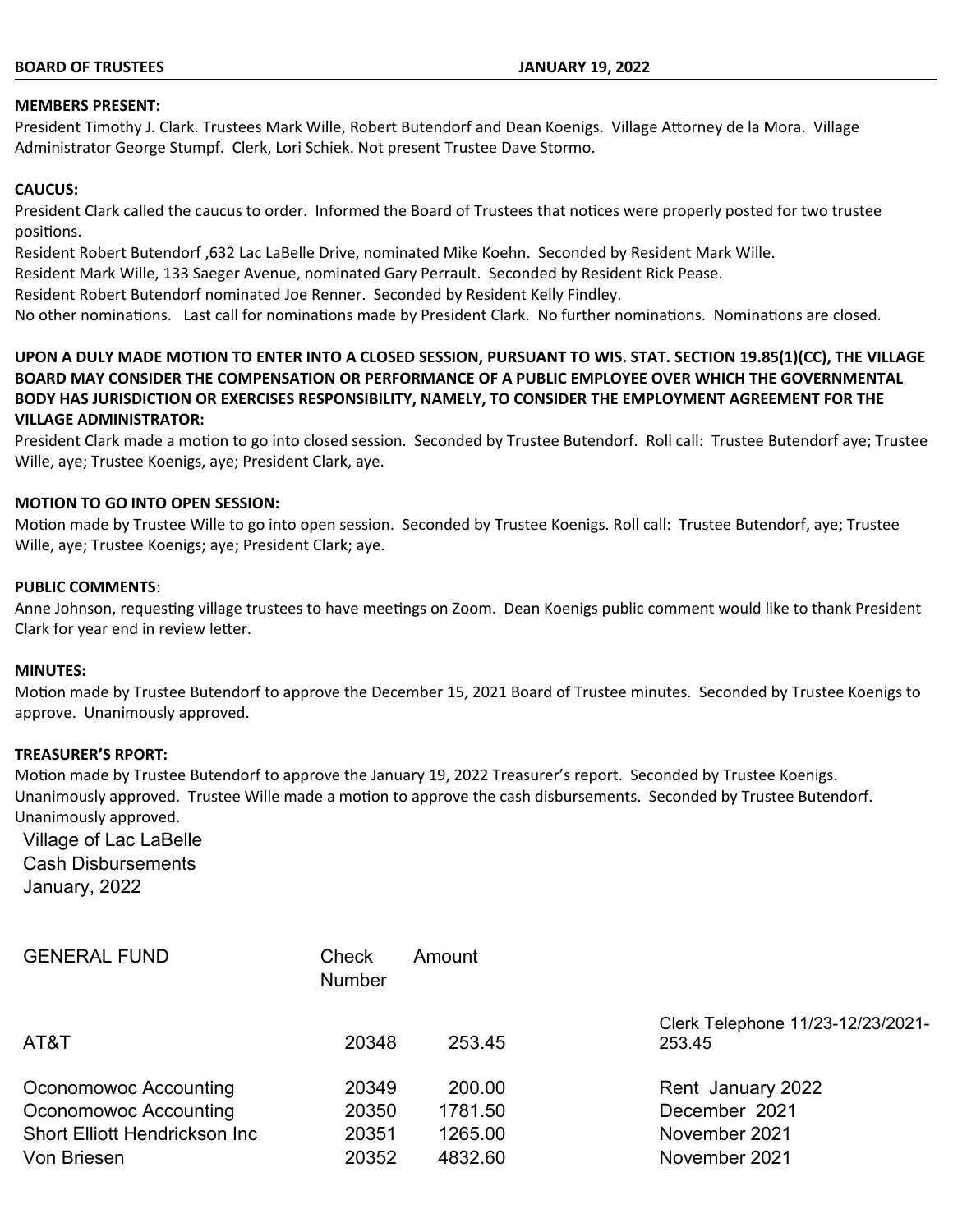| <b>Mathias Properties</b>             | 20353      | 300.00    | Rent                                 |
|---------------------------------------|------------|-----------|--------------------------------------|
| <b>Town of Oconomowoc</b>             | 20354      | 9167.00   | <b>Police Contract</b>               |
| <b>WE Energies</b>                    | 20355      | 42.75     | <b>Utilities</b>                     |
| <b>Wisconsin Building Inspections</b> | 20356      | 517.95    | December 2021                        |
| Bear Graphics, Inc.                   | 20357      | 454.12    | <b>Election Supplies</b>             |
| League of WI Municipalities           | 20358      | 584.91    | <b>2022 Dues</b>                     |
| My Discount Printing & Website        | 20359      | 380.00    | <b>Website Hosting</b>               |
| Rhodee Floral & Greenhouse            | 20360      | 191.00    | Arrangement                          |
| <b>Waukesha County Clerk</b>          | 20361      | 217.00    | 2022 Animal Control                  |
| <b>Western Lakes Fire District</b>    | 20362      | 15440.50  | 2022 Fire Installment #1             |
| <b>Bradley Bautz</b>                  | 20368      | 870.54    | Payroll - Public Works - Snow - Dec  |
| <b>Robert Faith</b>                   | 20369      | 290.90    | Payroll - Snow - December            |
| <b>Ryan Gullickson</b>                | 20365      | 129.29    | Payroll - Snow - December            |
| <b>Timothy Loberg</b>                 | 20366      | 193.93    | Payroll - Snow - December            |
| <b>Bradley Scheel</b>                 | 20367      | 129.29    | Payroll - Snow - December            |
| Lori Schiek                           | 20370      | 1773.52   | Payroll - Clerk- January 2022        |
| Lori Schiek                           | 20371      | 326.53    | Payroll- Treasurer - January 2022    |
| George Stumpf                         | 20372      | 1251.19   | <b>GM</b> payroll                    |
| <b>Richard Allen</b>                  | 20373      | 89.36     | <b>Overpayment RE Taxes</b>          |
| <b>Waukesha County Treasurer</b>      | 20374      | 71264.36  | <b>January Settlement</b>            |
| Oconomowoc Area School Dist           | 20375      | 317567.53 | January Settlement                   |
| Waukesha Cty Technical College        | 20376      | 11253.46  | <b>January Settlement</b>            |
| Lac LaBelle Lake Mgt District         | 20377      | 1785.53   | <b>January Settlement</b>            |
| <b>CHASE</b>                          | <b>EFT</b> | 2481.40   | Payroll Taxes - January 2022         |
| <b>Wisconsin Dept of Revenue</b>      | EFT.       | 1078.63   | Payroll Taxes - January 2022         |
| <b>WI Retirement System</b>           | EFT.       | 540.52    | <b>WRS Retirement - January 2022</b> |
|                                       |            |           |                                      |

Total General Fund 446653.76

**-** Andrea Maria Maria Maria Maria Maria Maria Maria Maria Maria Maria Maria Maria Maria Maria Maria Maria Maria M<br>A Maria Maria Maria Maria Maria Maria Maria Maria Maria Maria Maria Maria Maria Maria Maria Maria Maria Mar

Village of Lac LaBelle Cash Disbursements January, 2022

# SEWER FUND

| Oconomowoc Accounting                | 20340 | 839.00  |  |
|--------------------------------------|-------|---------|--|
| <b>City of Oconomowoc-Wastewater</b> | 20341 | 5694.49 |  |
| <b>Short Elliott Hendrickson</b>     | 20342 | 1174.17 |  |
| <b>WE Energies</b>                   | 20343 | 186.12  |  |
| Area Septic Installation             | 20344 | 788.25  |  |
| <b>Axley Brynelson LLP</b>           | 20345 | 1485.00 |  |
| <b>Oconomowoc City Utilities</b>     | 20346 | 230.00  |  |
| CentryLink                           | 20347 | 62.38   |  |
|                                      |       |         |  |

Total Sewer Fund 10459.41

December 2021 December 2021 November 2021 December 2021

November 2021 December 2021

Maintenance and Service

November and December 2021